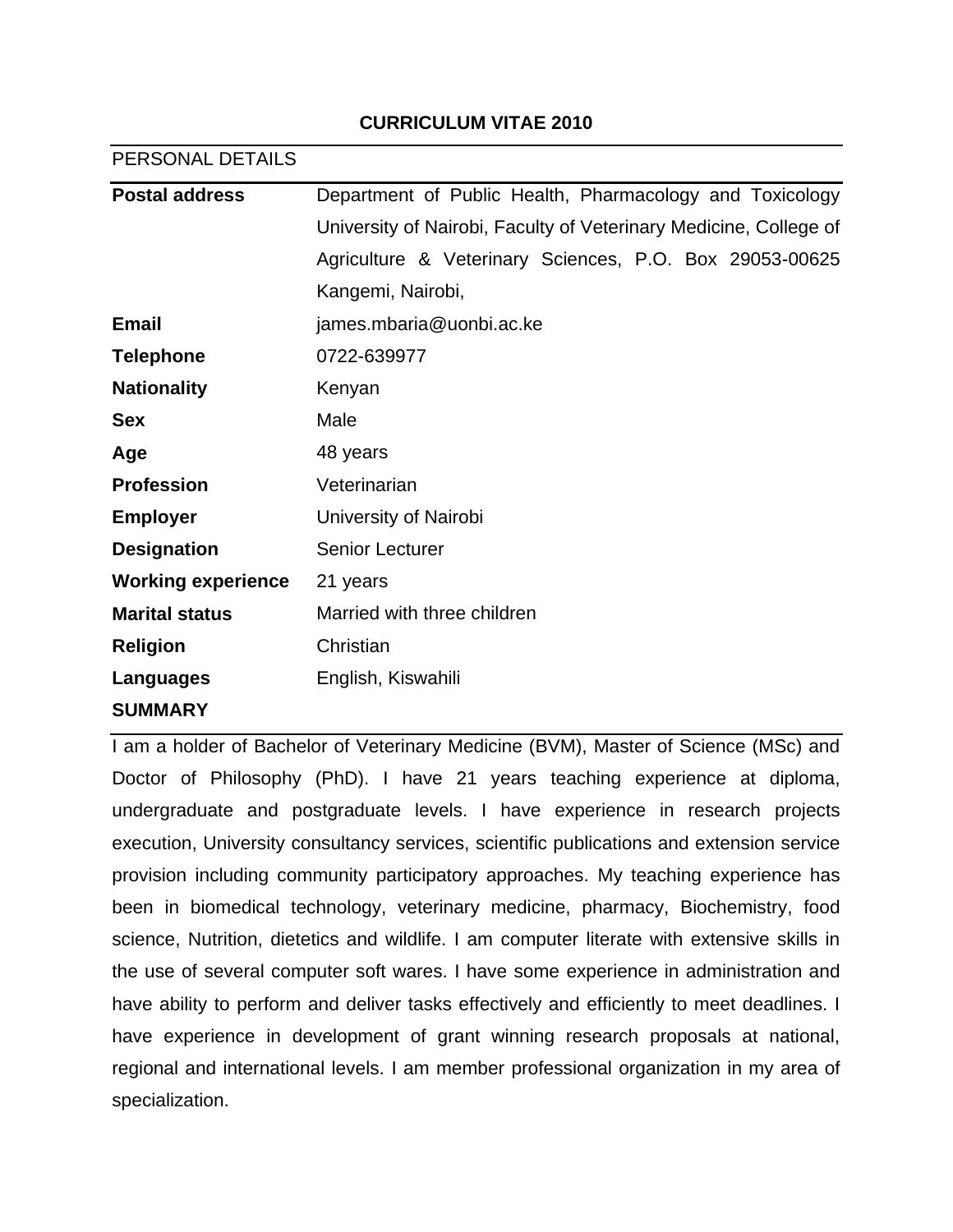| 1994-1999:            | Doctor of Philosophy (PhD) in Pharmacology and Toxicology,<br>University of Nairobi University of Nairobi/University of Ulm,<br>Germany |
|-----------------------|-----------------------------------------------------------------------------------------------------------------------------------------|
| 1989-1992:            | Master of Science (MSc) in Pharmacology and Toxicology<br>University of Nairobi                                                         |
| 1984-1988:            | Bachelor of Veterinary Medicine (BVM), University of Nairobi,<br>Kenya.                                                                 |
| 1981-1982:            | Kenya Advanced Certificate of Education (KACE), Nijri's High<br>School, Principals in Mathematics, Chemistry and Biology.               |
| 1977-1980:            | Kenya Certificate of Education (KCE), Division 1 (15 points), Kituro<br><b>Secondary School</b>                                         |
| 1970-1976:            | Certificate of Primary Education (CPE), Sabatia Primary School,                                                                         |
| <b>POSITIONS HELD</b> |                                                                                                                                         |

# **2000-to date:** Senior Lecturer and Head of Pharmacology & Toxicology Section, Department of Public Health, Pharmacology & Toxicology, Faculty of Veterinary Medicine, University of Nairobi.

- **1991-2000:** Lecturer, Department of Public Health, Pharmacology & Toxicology, Faculty of Veterinary Medicine, University of Nairobi. Responsibility: Teaching undergraduate students in the disciplines in the disciplines of pharmacology & Toxicology.
- **1989-1991:** Assistant Lecturer, Faculty Pharmacology & Toxicology Section, Department of Public Health, Pharmacology & Toxicology Faculty of Veterinary Medicine, University of Nairobi. Responsibility: Teaching undergraduate students
- **1988- 1989:** Veterinary Officer, Ministry of Livestock Development. Kenya. Responsibility: In-charge of Meat hygiene in Nairobi Area.
- **1983-1984:** Untrained secondary school teacher in Biology, Chemistry and **Mathematics**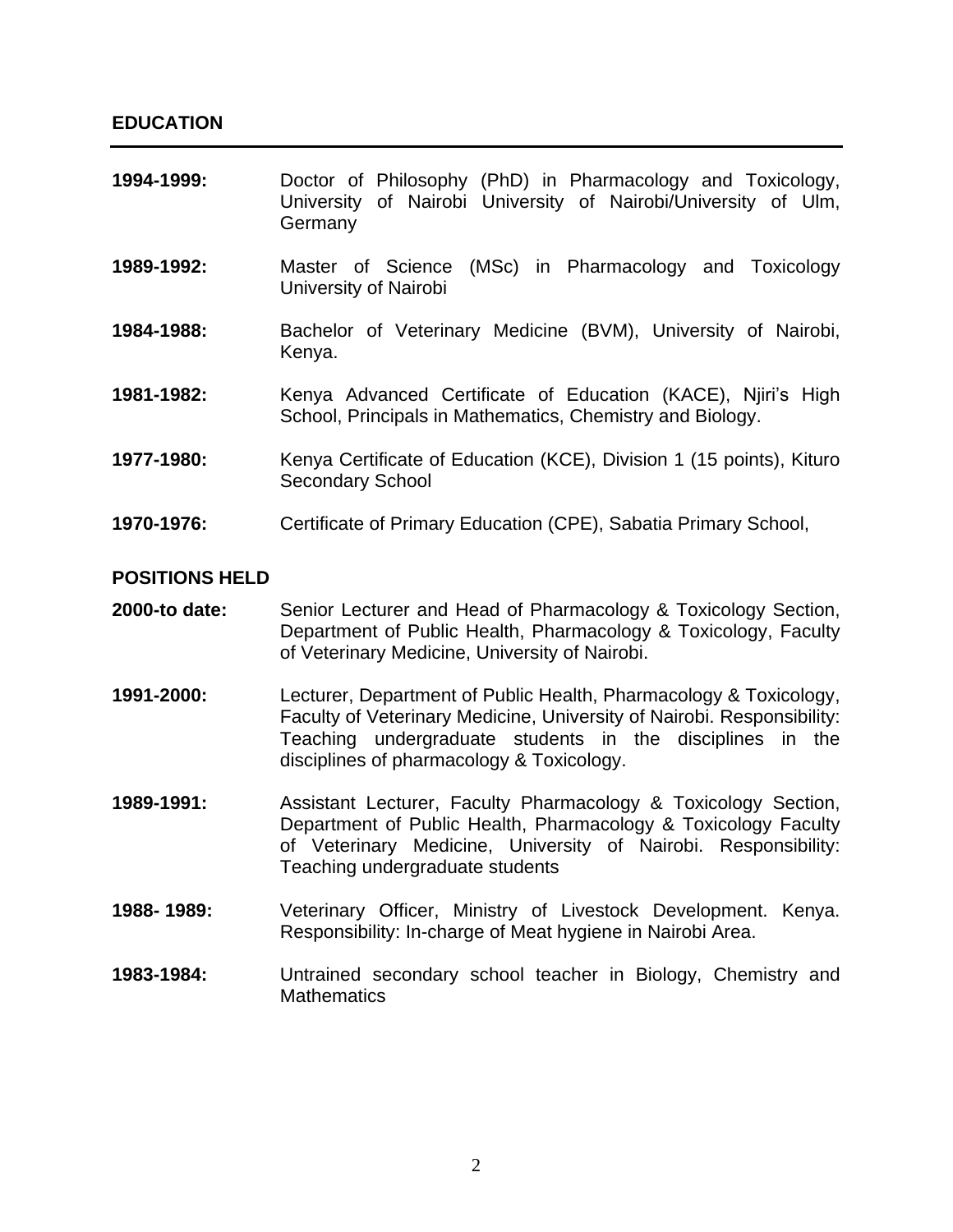# **ADMINISTRATION EXPERIENCE**

- 1) Currently I am the Head of Pharmacology and Toxicology Section, Department of Public Health, Pharmacology and Toxicology, Faculty of Veterinary Medicine, University of Nairobi.
- 2) I have acted as Chairman of Department Public Heath, Pharmacology and toxicology, University of Nairobi on several occasions.
- 3) Member Faculty of Veterinary Medicine Biennial Scientific conference
- **4)** Member of Committees for the development and review of curricula.
- **5)** Formerly, Assistant Section Head of Pharmacology & Toxicology section, Department of Public Health, Pharmacology and Toxicology, University of Nairobi (1998 to 2000)**.**
- **6)** Official of Public Health, Epidemiology and Toxicology consultancy unit (PHET-CU), University of Nairobi**.**
- 7) Chairman of Department of Public Health, Pharmacology and Toxicology, Welfare Association
- 8) Member of Board of Management of PCEA Kinoo Girls Secondary School
- 9) Formerly a committee member of Loresho Primary School Parents and Teachers **Association**
- 10) Examiner-in-charge, Technical Examination by Kenya National Examinations, Diploma in Pharmacy

# **TEACHING EXPERIENCE**

I have lectured since 1989 and have taught at Diploma, undergraduate and postgraduate levels in the following academic programmes:

- 1) Bachelor of Science in Biomedical Technology
- 2) Bachelor of Veterinary Medicine (BVM)
- 3) Bachelor of Science in Wildlife Management
- 4) Bachelor of Science in Biochemistry
- 5) Master of Veterinary Public Health (MVPH)
- 6) Master of Science (MSc) in Pharmacology and Toxicology
- 7) Master of Science (MSc) in Food Science & Technology
- 8) Bachelor of Science in Nutrition and Dietetics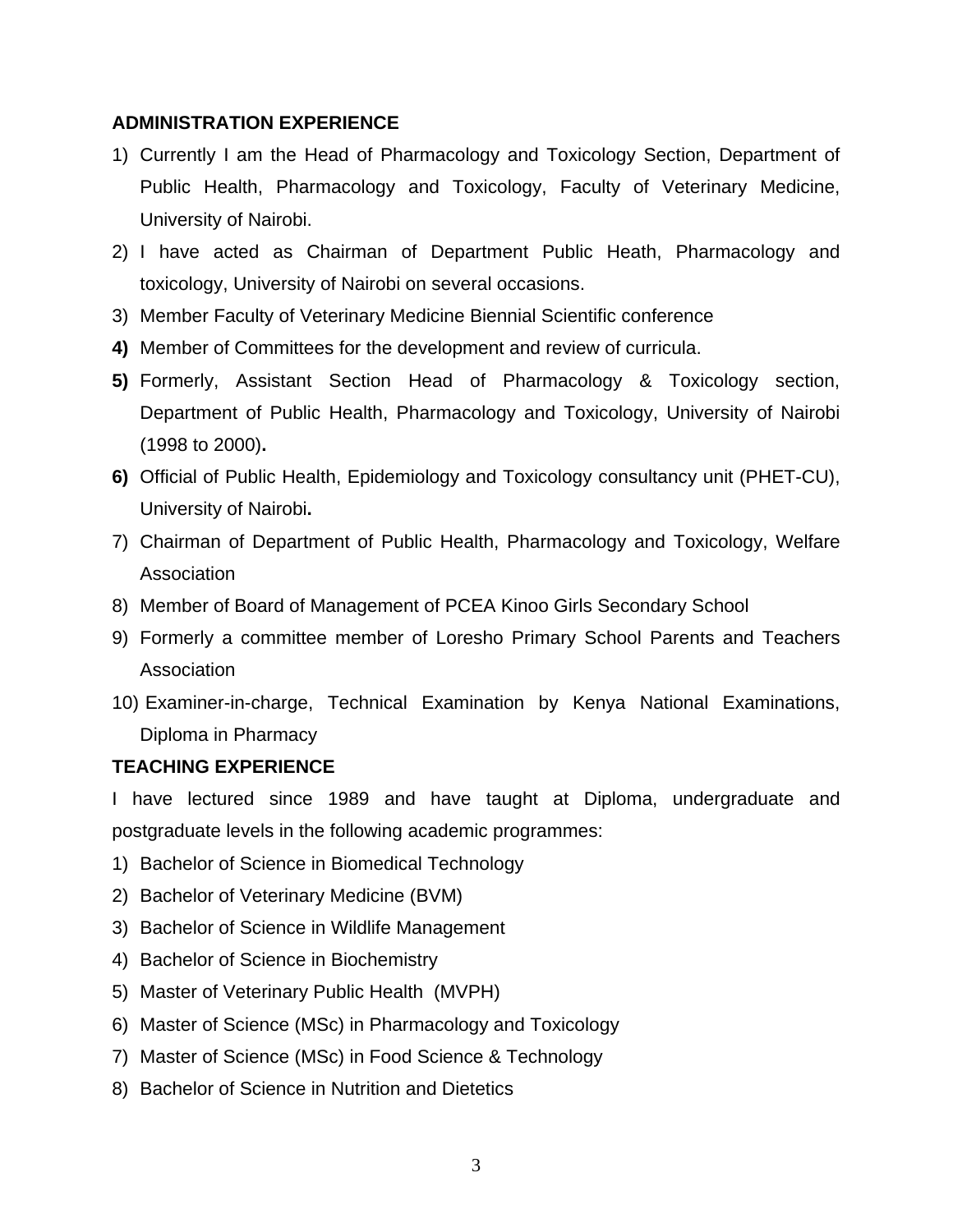- 9) Doctor of Philosophy (PhD) in Pharmacology & Toxicology
- 10) Diploma in Animal Health and Production
- 11) Diploma in pharmaceutical technology

# **WORKSHOPS, SEMINARS, SHORT COURSES AND TRAINING**

1) 2010: September  $28<sup>th</sup>$  t0  $29<sup>th</sup>$ . International conference on pastoral livestock production in the Horn of Africa, held at Sheikh Technical Veterinary School, Somali Land. Organized by African Union interafrican Bureau for Animal Resources (AU/IBAR) in partnership with Terra Nuova.

\_\_\_\_\_\_\_\_\_\_\_\_\_\_\_\_\_\_\_\_\_\_\_\_\_\_\_\_\_\_\_\_\_\_\_\_\_\_\_\_\_\_\_\_\_\_\_\_\_\_\_\_\_\_\_\_\_\_\_\_\_\_\_\_\_\_\_\_\_

- 2) Kampala
- 3) **2010:** July 6<sup>th</sup> to 8<sup>th</sup>, The 18<sup>th</sup> International Biomedical Research conference on "Translating non-human primate studies into clinical benefits for humans" organized by Institute of Primate Research, Held at Kenya Institute of Education, Kenya.
- 4) **2010:** April 21st to 23rd, The 44th Kenya Veterinary Association Annual Scientific Conference Held at Almond Resort, Garissa Kenya
- 5) **2010:** March 2nd to 4th, Three day Training in PhD supervision Held at the College of Agriculture And Veterinary sciences (CAVS), University of Nairobi
- 6) **2010:** February 22nd to 26th World Health Organization (WHO) Workshop on Assessment of Quality of Multisource Medicines, Held at Silver springs Hotel, Nairobi.
- 7) **2009:** September 25th The 2009 Rabies and Zoonoses Conference Held at Sunset Hotel, Kisumu.
- 8) **2009:** September 23rd to 24th Seminar On Alternatives to use of Animals in Experiments In Education and Training Health, Held Kenya Institute of Education Organized by African Network for animal Welfare and The International Network for Human Education
- 9) **2009:** April 22<sup>nd</sup> to 24<sup>th</sup> The 43<sup>rd</sup> Kenya Veterinary Association Annual Scientific Conference at Hotel Outspan, Nyeri
- 10)**2009:** January, Performance enhancement strategies course held on 2009 at The University of Nairobi.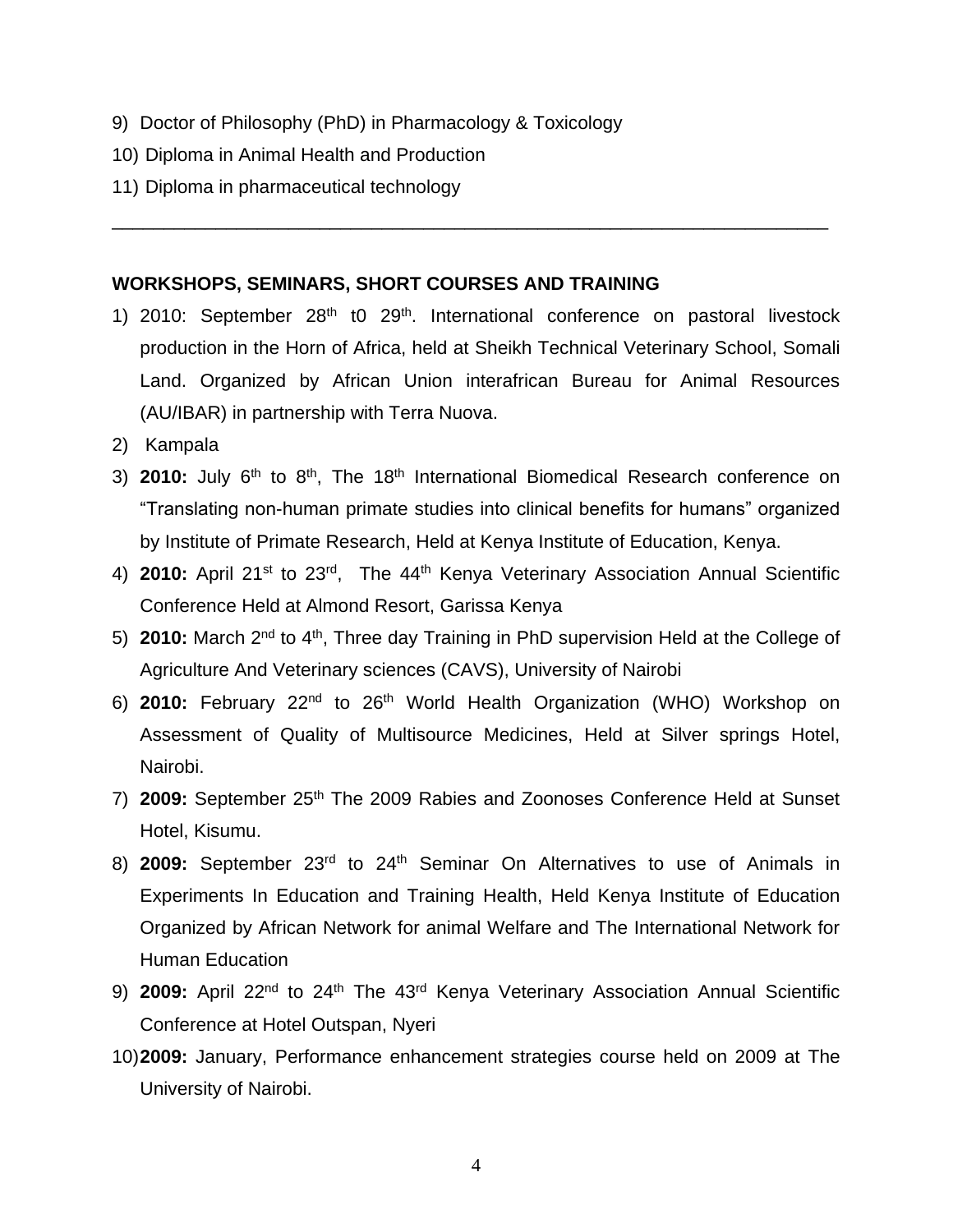- 11)**2009:** December, Natural products curriculum stakeholders and Technical workshop held at KCB Leadership Centre, Karen.
- 12)**2009:** November 2nd to 16th, The 7th Advanced Training Program of Research and Development of Medicinal Plants for African Countries Sponsored by the Ministry of Education of P. R. China and Organized by Tianjin University of Traditional Chinese Medicine, Held in Nairobi, Kenya.
- 13) 2008: April 23<sup>rd</sup> to 25<sup>th</sup>, Kenya Veterinary Association Annual Scientific Conference, Held at Golf Hotel, Kakamega
- 14) **2008:** April, 28<sup>th</sup> to 30<sup>th</sup>, The 1<sup>st</sup> National conference and Exhibition for Dissemination of Research Results and Review of innovations, Held at Kenyatta International Conference Centre, Nairobi, Kenya.
- 15) **2008:** April on 28<sup>th</sup> to 30<sup>th</sup>, The 1<sup>st</sup> National conference and Exhibition for Dissemination of Research Results and Review of innovations. Held at Kenyatta International Conference Centre.
- 16) **2008:** Canada
- 17) **2007:** October 25<sup>th</sup>, Training on transformative leadership and result based management (REM) at The University of Nairobi
- 18) **2007:** May, A six day workshop on proposal and scientific writing sponsored by RAIN-ASARECA and University of Nairobi, held at Kenya School of monetary, Nairobi, Kenya
- 19) **2007:** April, 23<sup>rd</sup> to 25<sup>Th</sup> The Kenya National Examinations Council (KNEC) Senior Examiners' Workshop on Review of Marking procedures, Documents and Related Challenges, Harmonization of Marking Schemes and Importance of Writing Examination Marking reports, Held at Kenya Science Teachers College
- 20) **2006:** September 6<sup>th</sup> to 8<sup>th</sup>, Faculty of Veterinary Medicine Biennial Scientific Conference and Exhibition, Held at the College of Agriculture and Veterinary Sciences, University of Nairobi.
- 21)**2002:** September, 10<sup>th</sup> to 12<sup>th</sup>, The 2<sup>nd</sup> Scientific Conference of Kenya Livestock Technologists Association, Held in Nairobi, Kenya
- 22) KARI annual scientific conferences
- 23) Kenya Veterinary Association (KVA) annual Scientific Conferences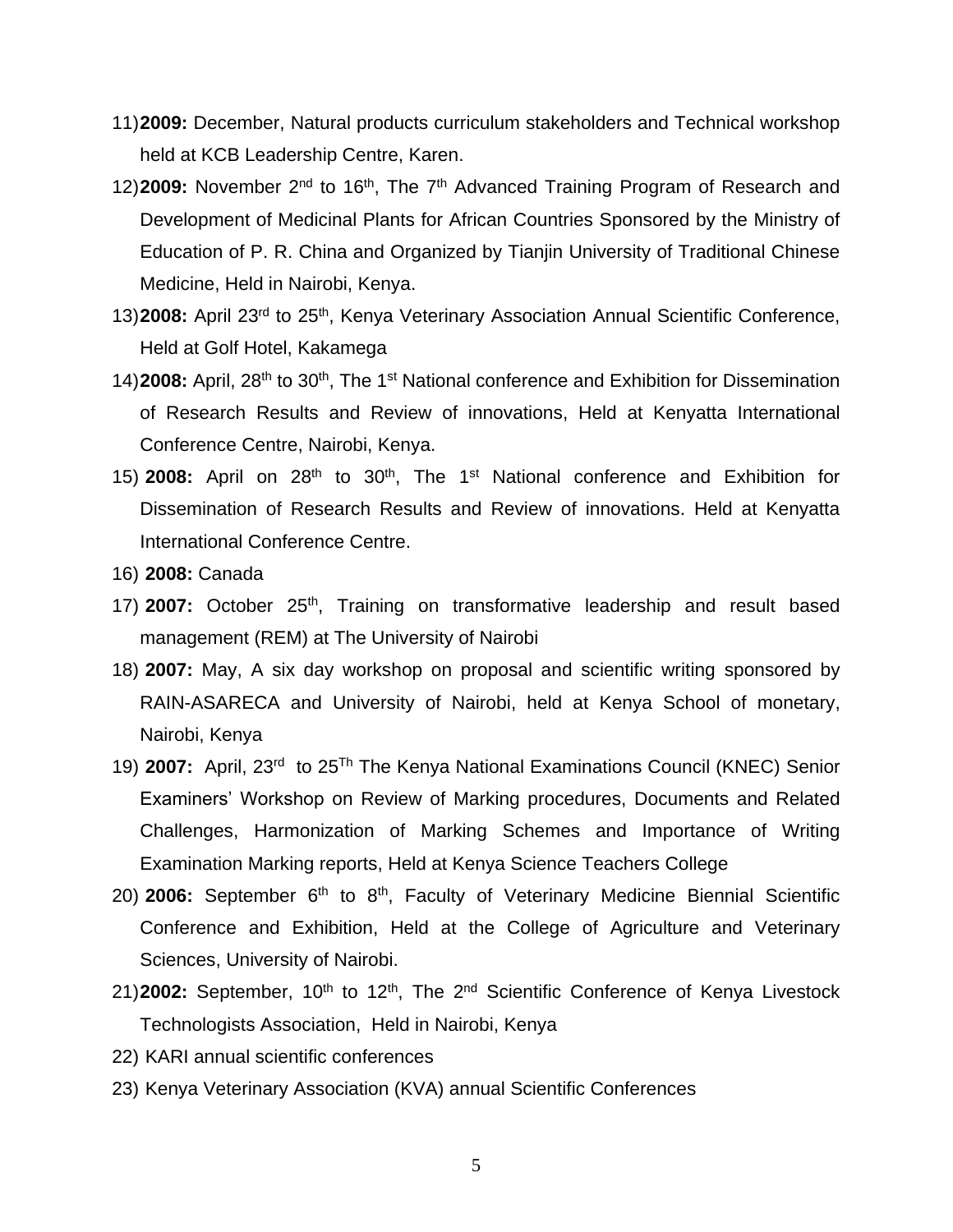- 24) **2001:** October 29<sup>th</sup> to November 3<sup>rd</sup> The First National Workshop on medicinal, aromatic and other underutilized plant species in Kenya held at Kenya Wildlife Service Training Institute, Naivasha, Kenya.
- 25) **2000:** September, 6th to 21st First African Neuroscience School Sponsored by International Brain research organization (IBRO), Held at Pietersburgh, South Africa.
- 26) **1996-1997:** Training on Pesticides Analytical techniques at Pharmacology and Toxicology Research Laboratory (PTRL) Europe, and University of Ulm, Germany
- 27) **1989:** University of Nairobi short on use of computers in organization of documents and data
- 28) **1988:** November, Two week Course on Practical Application of DNA techniques in Microbiology, Held at The University of Nairobi
- 29) **1984:** May 2nd to August 13th. Attended a course of Basic Training at National Youth Service, Gilgil, Covering Personal fitness, foot-drill, first-aid, campcraft, fire-fighting, elementary stores, accounts and transport control and lectures on national development issues and strategies.

#### **EDITORIAL BOARDS**

- 1) Editorial Board Member of Kenya Veterinarian (Journal of Kenya veterinary Association)
- 2) Ad Hoc Editorial Board Member of Bulletin of Animal Health and production in Africa.
- 3) Ad Hoc Editorial Board Member of Journal of Medicinal Plants Research (JMPR)

### **AWARDS, SCHOLARSHIPS, GRANTS**

- 1) **2002: Best presenter** during The 2nd Scientific Conference of Kenya Livestock Technologists Association, Held in September, 10<sup>th</sup> to 12<sup>th</sup>, in Nairobi, Kenya
- 2) **2003: First Overall Award** in Kenya Agricultural Research Fund (ARF) in recognition of outstanding work on "Development of Pyrethrum-based Anthelmintic Preparations for Treatment of Helminthosis in Domestic Animals in Kenya" and the paper presentation during the ARF end of project conference held at KARI Headquarter, Nairobi from 2<sup>nd</sup> to 4<sup>th</sup> December 2003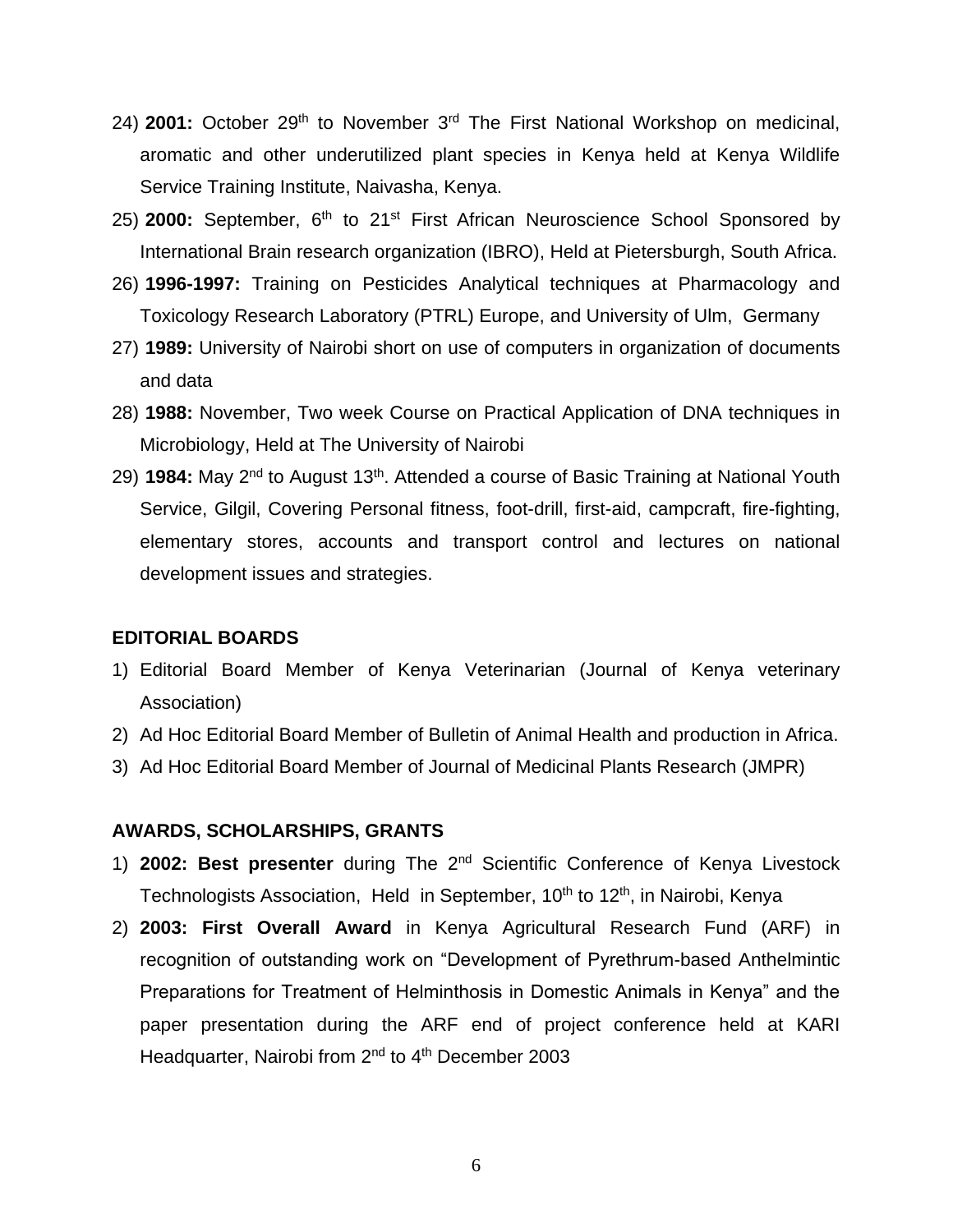- 3) **1996:** Deutscher Akademischer Austauschdienst (DAAD) Scholarship to undertake Postgraduate studies and for research in the Federal Republic of Germany.
- 4) **1995:** Scholarship for Doctor of Philosophy (PhD) by DAAD
- 5) **1989**: Scholarship for Master of Science (MSc) Degree by Norwegian Agency for Development Cooperation (NORAD)

# **SUPERVISION OF POSTRAGRADUATE STUDENTS**

**The following is the list of postgraduate student that I have supervised or I am currently supervising**

# **MASTER STUDENTS**

- 1) **B. K. Koros,** "Assessment of Heavy Metal concentration in Ash from incinerators and its environmental implication in Nairobi, Kenya". Master of Science (MSc) in Pharmacology & Toxicology student, University of Nairobi, **Completed 2009**
- 2) **John. K. Muthee**," Acute and sub acute toxicity of *Nicandra Pysaloides* (L) Gaerten in Mice and Calves". Master of Science (MSc) in Clinical studies, University of Nairobi, **Completed 2009**
- 3) **Cyrus. G. Wagate,** "…." MSc. in Pharmacology & Toxicology, University of Nairobi, **Completed 2008.**
- 4) **Mark O. Nanyingi,** "Bioacaricidal potency of *Acokantheras chimperi* and *Psiadia punctulata* against *Boophilus decolaratus* and *Rhipicephalus appendiculatus"* Master of Science (MSc) in pharmacology and Toxicology, University of Nairobi, **Completed 2008.**
- 5) **Reuben M. Waswa,** "Management of late bright of potato and tomato by natural products: Formulation, testing efficacy and toxicity of antibiotics products produced by *Streptomyces species".* Master of Science (MSc), University of Nairobi.**, Competed 2007**
- 6) **Joseph. M. Nguta,** "Determination of levels of trace elements in pastures in some regions in Kenya". Master of Science (MSc) in Pharmacology & Toxicology, University of Nairobi, **Competed 2007.**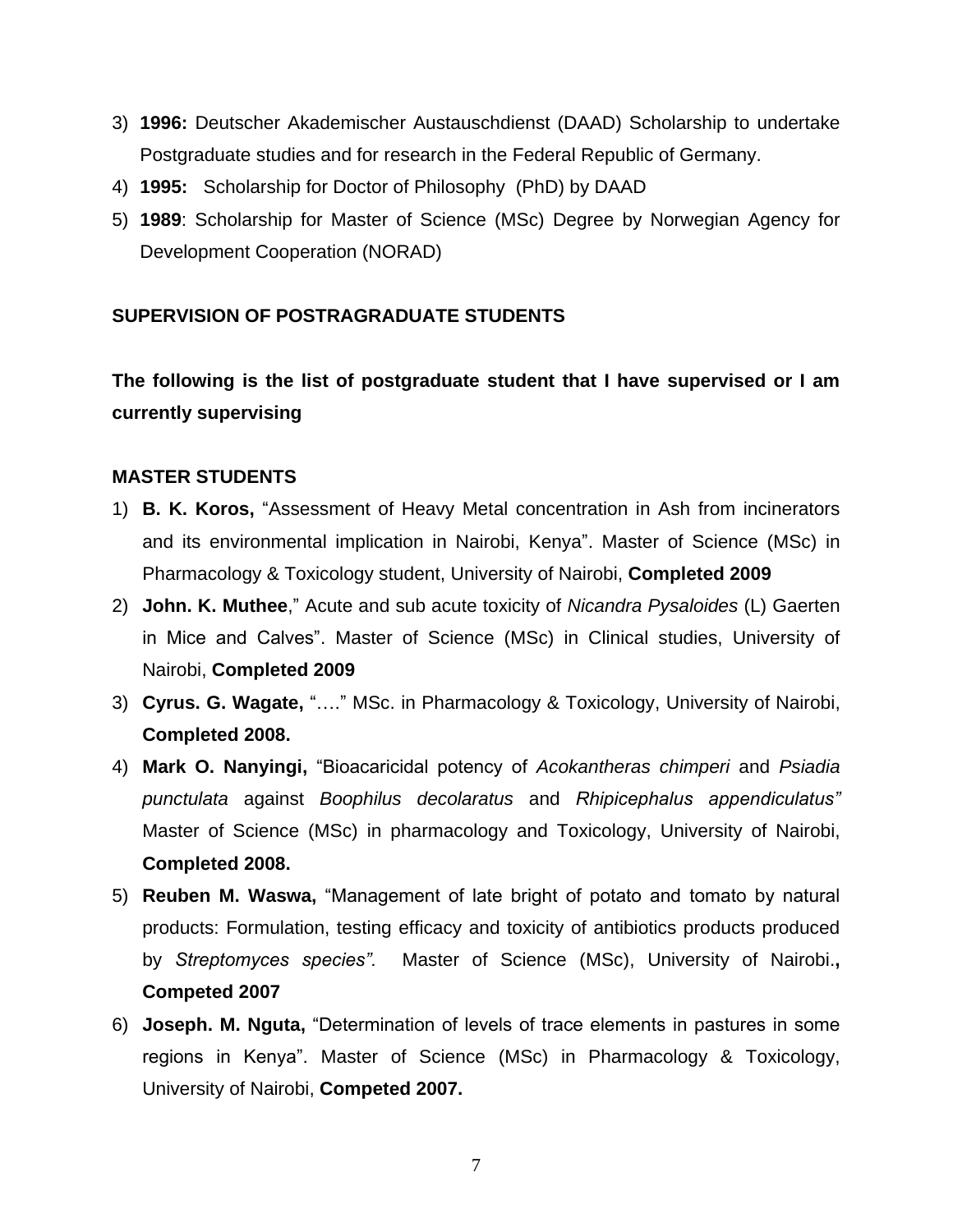- 7) **Tom B. Menge,** "Amitraz: A demographic survey of poisoning at Kenyatta National Hospital and acute toxicity studies in rats". Master of Science (MSc) in pharmacology & Toxicology University of Nairobi. **Competed 2007.**
- 8) **Peninnah Munyua,** "Toxicological Assessment of a tsetse fly repellant (Patent No. Ke00185, 2004)" on the Health of Exposed Animals". Masters of Veterinary Epidemiology and Economics (MVEE) University of Nairobi **Completed 2006.**
- 9) **M. Mbaka, "**An evaluation for the presence of fecal *Escherichia coli* in roof-collected rainwater from parts of Nairobi". Masters in Veterinary Public Health (MVPH), University of Nairobi, **Competed 2002**
- 10) **Michael E. Eregae,** "Business planning as a tool in private pastoral veterinary practice in Turkana District". Masters of Veterinary Epidemiology and Economics University of Nairobi (MVEE), University of Nairobi **Competed 2002**
- 11) **W. Kisiangani,** "Development of an inventory of ethnoveterinary practices in Makueni Districts, Kenya and scientific validation of the practices". Master of Veterinary Epidemiology and Economics (MVEE), University of Nairobi: **Continuing student**
- 12) **Japhet Mworia M'Anampiu**, "A Study of organochlorines Pesticide residues in Fish and Sediments from Lake Naivasha". Masters of Veterinary Public Health (MVPH), University of Nairobi, **Continuing student**
- 13) **Stanley Mwebia Itonga**, "Pharmacological and Toxicological Study of *Tephrosia vogelii* and Selected plants used as Biopesticides in Meru Central District of Kenya". Master of Science in Pharmacology & Toxicology, University of Nairobi, **Continuing student**
- 14) **Jason Kimotho Gathumbi**, Master of Science in Pharmacology & Toxicology University of Nairobi, **Continuing student**
- 15) **Omingo M. Ombasa**, Phytochemical and antihelmintic activity of *Entalda leptostachya* (MIMOSACEAE) and *Rapanea rhododendroides* (MYRINACEAE) **Continuing** MSc Student registerd at JKUAT,
- 16) **Waithaka,** MSc student registered at JKUAT, **Continuing student**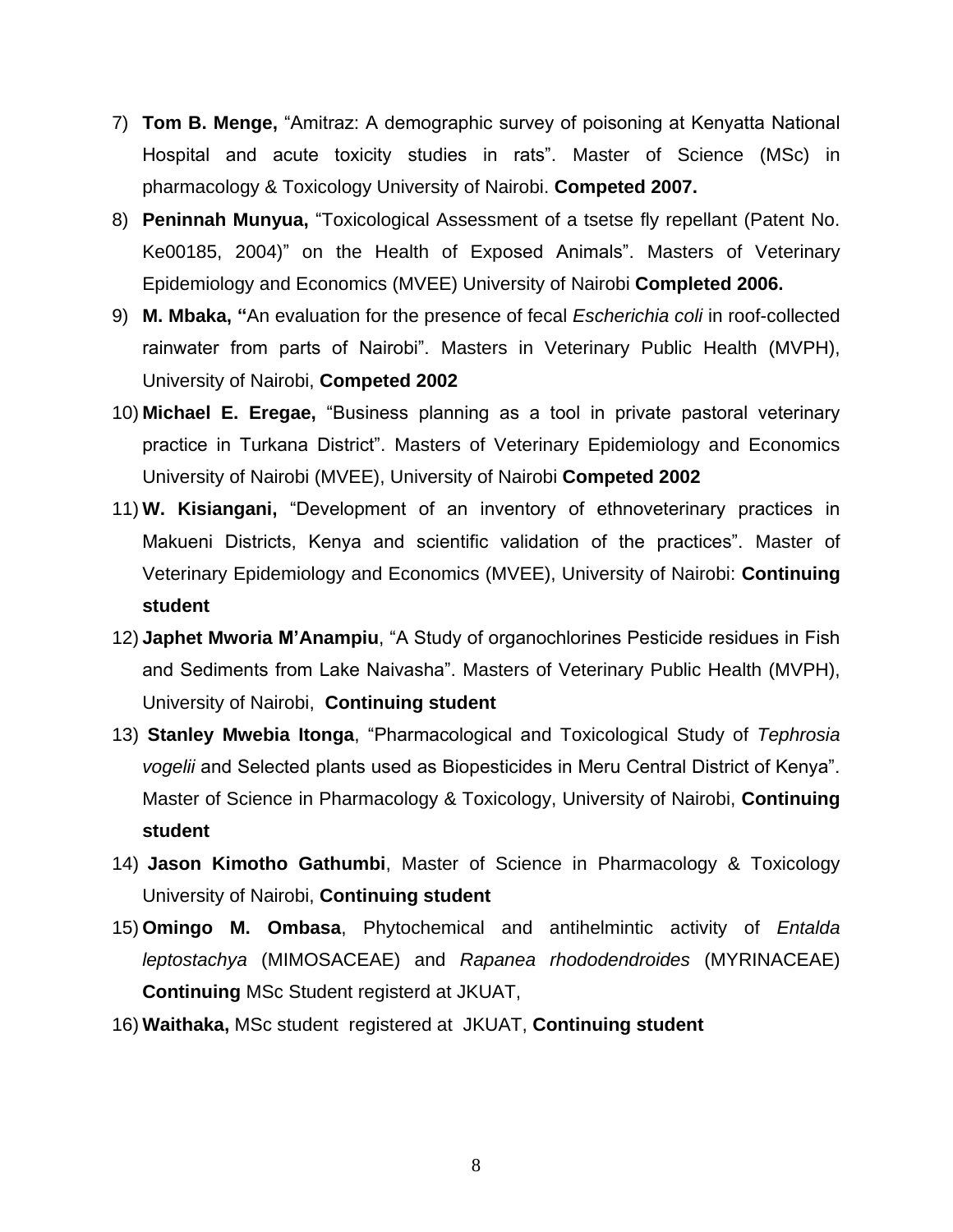### **DOCTOR OF PHILOSOPHY (PhD) STUDENTS**

- 17) **Joseph M. Nguta,** "Pharmacology and toxicology of antimalarial herbal remedies in Msambweni district, Kenya.in pharmacology and toxicology". Doctor of Philosophy (PhD), in Pharmacology & Toxicology, University of Nairobi ( 2009- In the process)
- 18) **Mary J. Oguna**,. J. PhD in Pharmacology University of Nairobi, University of Nairobi, **Continuing student**
- 19) **Sarah Nalule** PhD student registered at University of Nairobi, **Continuing student**
- 20) **Irene, T. Kamanja**, PhD student registered at University of Nairobi, **Continuing student**
- 21) **B. Koro**, PhD student registered at University of Nairobi, **Continuing student**
- 22) **John, K. Muthee,** "Formulation, safety and efficacy of anthelmintic herbal products from selected plants in Kenya" PhD In Veterinary Clinical Studies, **(2009-in the process)**
- 23) **B. Chivatsi,** PhD student registered at a Kenyatta Uviversity, **Continuing student**
- 24) **J. M. Mathenge,** "Occurrence of multiple strains, antibiotic resistance of enteropathogenic Stapylococcus aureus in some foods of animal origin in Nairobi Kenya. PhD Student registered at Kenyatta University, Dept. of zoological Sciences. **Continuing student**

# **EXAMINATION OF MASTERS AND PhD THESES**

- **1)** D. W. Gakuya (2002): Pharmacological and clinical evaluation of anthelmintic activity of *Albizia anthelmintica* Brogn, *Maerua edulis* De Wolf and *Maerua subcordate* De Wolf plant extracts in sheep and mice. PhD University of Nairobi (internal examiner and supervisor of corrections)
- **2)** M. Kikuvi. M (2006): PhD thesis, Molecular characterization of aminoglycoside and chloramphemicol resistance in Escherichia coli and salmonella enterica subspecies enterica serotypes Braenderup and saintpaul from cattle, pigs, and chicken in Kenya. Pharmacology and Toxicology (Examiner)
- **3)** A. G. Thaiya (2007): PhD Thesis, Clinical studies, (Member of Board of Examiners and supervisor of corrections)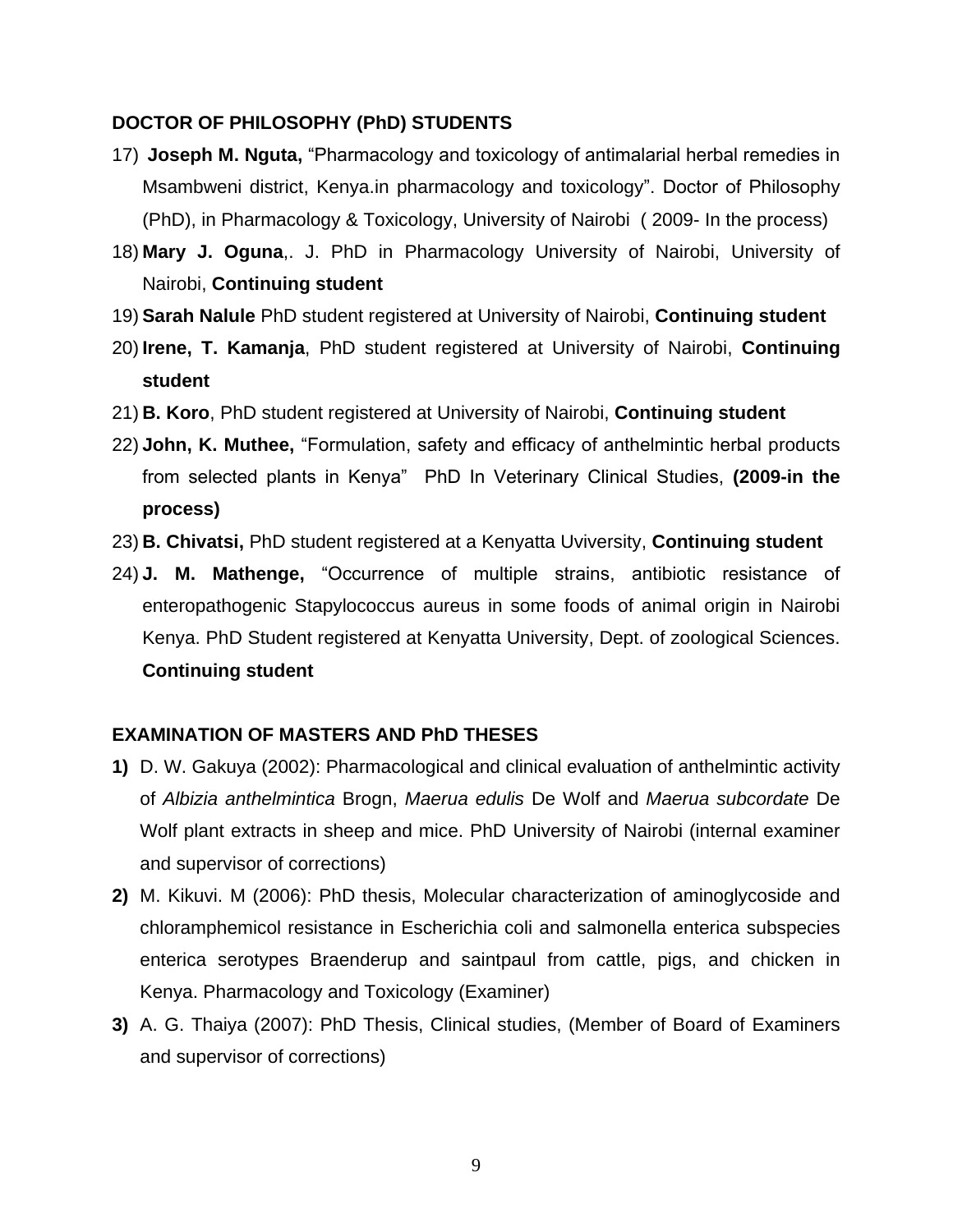- **4)** J. N. Chege (2006): Thesis for Doctor of Philosophy (PhD) degree, University of Nairobi (Member, Board of Examiners)
- **5)** Irene T. Kamanja (2007): A survey of the prevalence of *Schistosoma bovis* and its possible public health importance in Kwale District. MSc. University of Nairobi. (Member of Board of Examiners)
- **6)** J. Kivai (2007): "Outcome of drug management of patients with AID Srelated Kaposis Sarcoma in Kenyatta National Hospital" MSc. Thesis University of Nairobi (internal examiner)
- **7)** S. N. Muchohi (2000). Pharmacokinetics of phenytoin following intravenous and intramuscular administration of fosphenytoin sodium in rabbits and rat. Thesis for MSc. University of Nairobi (Examiner)
- **8)** C.W. Ngugi (2007): Detection of drug resistance mutations in human immunodeficiency virus by mutagenically separated polymerase chain reaction." MSc. Thesis, JKUAT (External examiner)
- 9) A K. Nyamache (2008). MSc. Thesis, Jomo Kenyatta University of Agriculture & Technology (External Examiner)

# **CONSULTANCIES/RESEARCH COLLABORATION**

During my working experience I have conducted research activities through grants obtained competitively from local and international funding agencies. I have also been a principal investigator in several consultancies as detailed below:

- 1) Studies of acute toxicity and anthelmintic activity of pyrethrins in sheep and rabbits funded by Norwegian Agency for Development Cooperation (NORAD)
- 2) Investigation of anthelmintic usage, other Helminth Control Practices, prevalence of Helminths and anthelmintic resistance in Molo and Nyandurua areas of Kenya. Funded Canadian International Development (CIDA)
- 3) Studies of pharmacokinetics, anthelmintic efficacy and acute toxicity of pyrethrins in sheep and dogs and pyrethroids analysis in air funded German Academic Exchange Programme (DAAD) and Association of African Universities (AAU)
- 4) Studies on ethnoveterinary medicine in Baragoi, Samburu District, Kenya. Sponsored Intermediate Technology Development Group (ITDG-EA)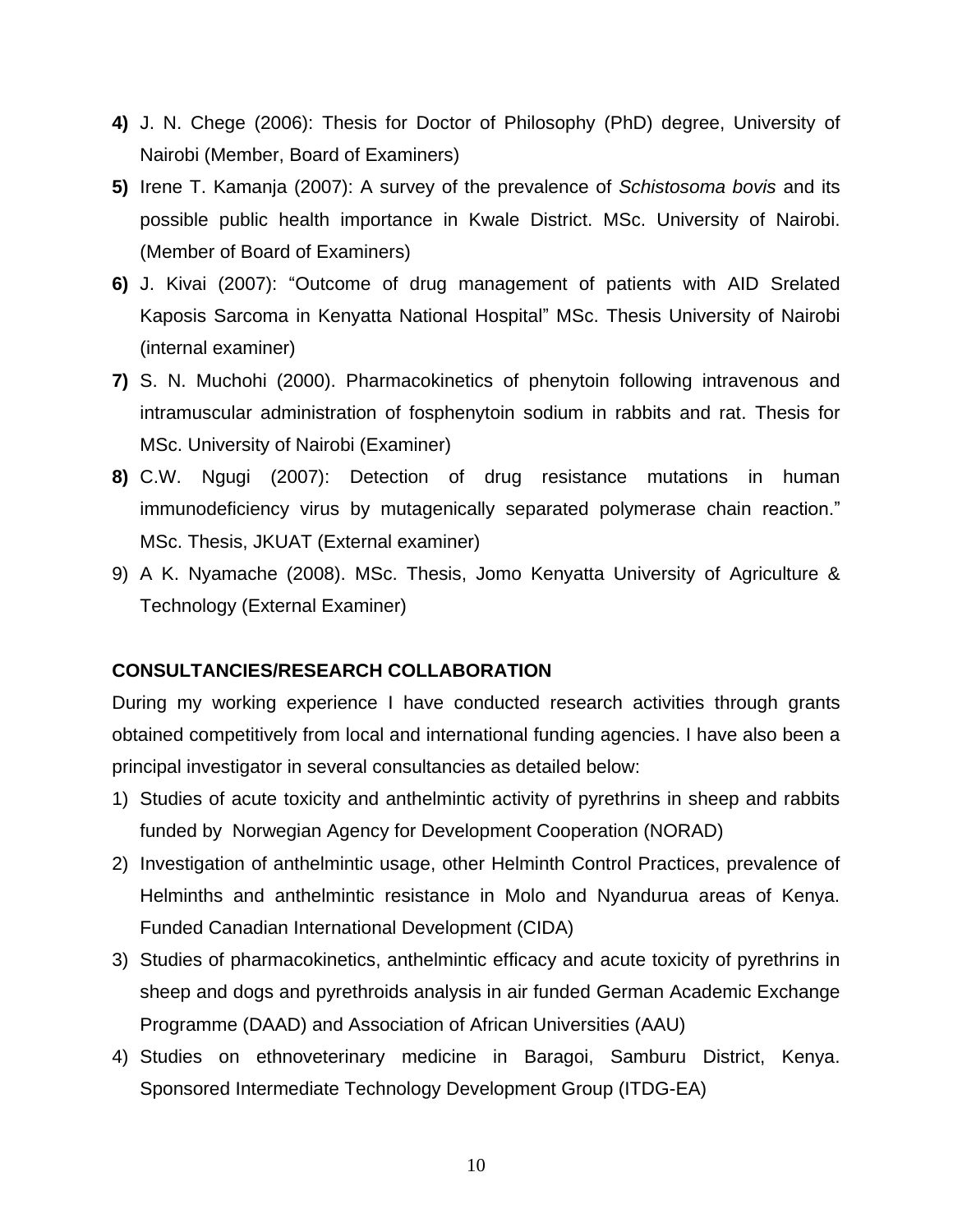- 5) Research of development of pyrethrum based anthelmintics. Grant by Agricultural Research Fund (ARF)/KARI
- 6) Development of inventory, scientific validation, value addition and commercialization of Ethnoveterinary and Ethnomedical practices to assist the Samburu community face challeges in food security. Research grant by Commission for Higher Education (CHE)
- 7) Lead consultant in a case study on investigation of occurrence of a severe acute livestock poisoning by borehole water in Marsabit district, Kenya (consultancy by la local NGO).
- 8) Several consultancies on analysis of pesticide, antibiotic and chemical residue analysis in meat and honey for regulatory programmes in international trade.
- 9) Several consultancies on conduction of toxicological studies for pest control products registration in Kenya by Pest Control Products Board (PCPB)

# **LIST OF PUBLICATIONS**

# **THESES**

- 1) **J. M. Mbaria** (1999). Studies of pharmacokinetics, anthelmintic efficacy and acute toxicity of pyrethrins in sheep and dogs and pyrethroids analysis in air. Doctor of Philosophy (PhD) Thesis*,* University of Nairobi.
- 2) **J. M. Mbaria** (1992). Studies of acute toxicity and anthelmintic activity of pyrethrins in sheep and rabbits. Master of Science (MSc) Thesis, University of Nairobi.

# **ARTICLES IN REFEREED JOURNALS**

- 3) J.M. Nguta, **J.M. Mbaria,** D.W. Gakuya, P.K. Gathumbi, S.G. Kiama (2010): Traditional Antimalarial Phytotherapy Remedies Used by The South Coast Community , Kenya. *Journal of Ethnopharmacology*, **in press**
- 4) J.M. Nguta, **J.M. Mbaria,** D.W. Gakuya, P.K. Gathumbi, S.G. Kiama (2010): Antimalarial remedies of Musambweni, Kenya. *Journal of Ethnopharmacology*, **128:** 424-432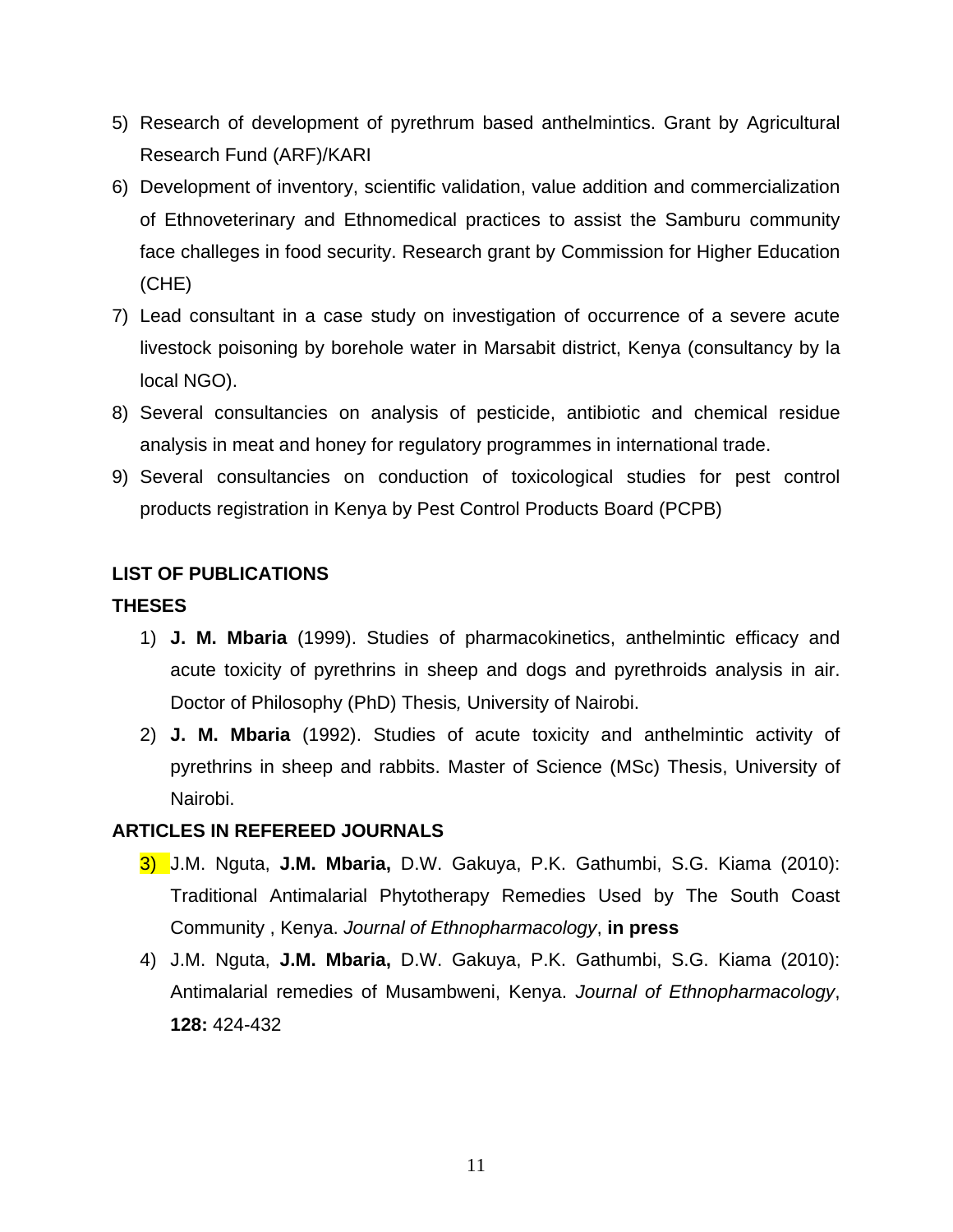- 5) JK Muthee, **JM, Mbaria**, AG Thaiya and DW Gakuya (2009). Acute toxicity of *Nicandra physaloides* (L) Gaertn in cattle and Mice. *The Kenya Veterinarian* **33:** 1-6
- 6) Cyrus G. Wagate, **James M. Mbaria,** Daniel W. Gakuya, Mark O. Nanyingi, P. G. Kareru Anne Njuguna, Nduhiu Gitahi, James K. Macharia, Francis K. Njonge (2009). Screening of some Kenyan medicinal plants for antibacterial activity. Phytotherapy Research *Phytotherapy research*: 24:151-153
- 7) **J. M. Mbaria**, E. S. Mitema and T.E. Maitho (2008). The Pharmacokinetics of Pyrethrins in Lactating and Non-Lactating Ewes after Oral and Subcutaneous Administration. *The Kenya Veterinarian 33: 7-12*
- 8) **J. M. Mbaria**, W.O. Ogara and F.K. Gitau (2008). Pesticide Residues in Beef and Camel Meat from Slaughterhouses in 13 Districts of Kenya. *The Kenya Veterinarian 33: 13-15*
- 9) Cyrus Githaiga Wagate*,* Daniel W Gakuya*,* Mark O Nanyingi, Francis K Njonge, **James M Mbaria (2008),** Antibacterial and Cytotoxic activity of some Kenyan medicinal plants. Memorias do Instituto Oswaldo Cruz, Vol 103, No 7 (2008).
- 10) Mark O Nanyingi**, James M Mbaria**, Adamson L Lanyasunya**,** Cyrus G Wagate**,**  Kipsengeret B Koros**,** Humphrey F Kaburia**,** Rahab W Munenge and William O Ogara**,** Ethnopharmacological survey of Samburu district, Kenya (2008). *Journal of Ethnobiology and Ethnomedicine* 2008, **4:**14
- 11) Gakuya, D.W., **Mbaria, J.M.,** Ochung, H.A., Musembi,J.K. and Ngesa, T.J. (2008). Preliminary investigation on suspected plant poisoning in the faculty of veterinary medicine farm, Kabete,Kenya. *Bulletin of Animal Health and Production in Africa* 56(1) 19-24
- 12) Wagate G. C., **Gakuya ,D. W.,** Nanyingi,M.O. Njonge,F. K. and Mbaria, J.M. (2008). Antibacterial and cytotoxic activity of Kenyan medicinal plants. *Mem Inst Oswaldo Cruz103*(7): 650-652.
- 13) Wagate G Cyrus, Gakuya W Daniel, Mark O Nanyingi, Francis K Njonge, **James M Mbaria** (2008). Antibacterial and Cytotoxic activity of some Kenyan medicinal plants (Submitted to *Mem Inst Oswaldo Cruz, Rio*).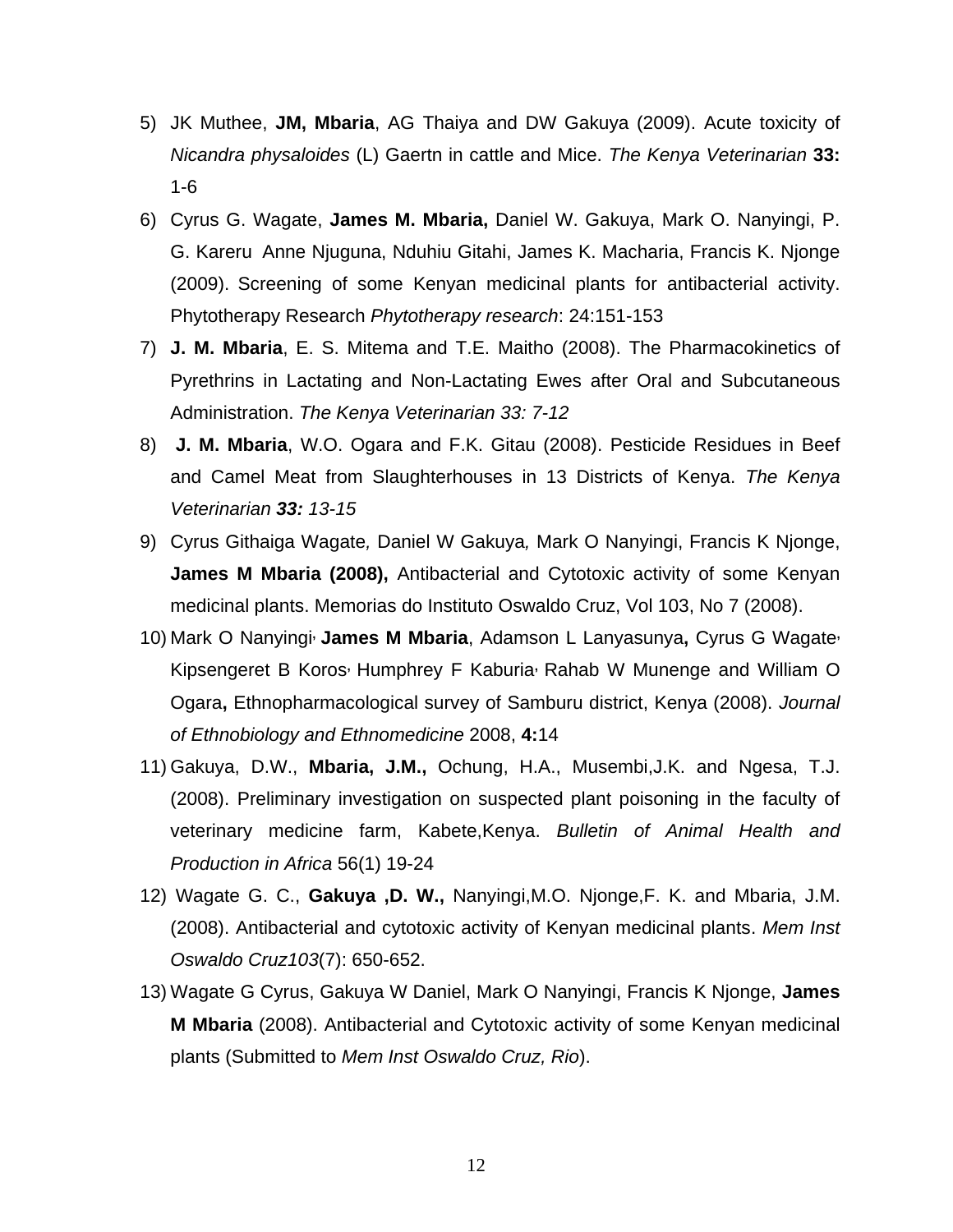- 14) [Cyrus WG, Daniel GW, Nanyingi MO, Njonge FK,](http://www.biowizard.com/pmabstract.php?pmid=19057813) **Mbaria JM** (2008). Antibacterial and cytotoxic activity of Kenyan medicinal plants. *Mem Inst Oswaldo Cruz* **103(7):**650-652
- 15) **Mbaria J M,** Gakuya D W, Yunus SN, Kaburia HFA and Njuguna A N (2006). Comparative Brine Shrimp Toxicity of *Withenia somnifera* and *Chrysanthemum cinerariaefolium* Extracts and *In Vitro* Antimicrobial Activity of *W. somnifera*. *The Kenya Veterinarian* **30:** 53-56
- 16) **Mbaria, J.M**. Class, T.J., Backer, R., Mitema, E.S and Maitho, T. E (2005). Analysis of pyrethroids in air using commercial XAD sampling cartridges and gas chromatography. *The Kenya Veterinarian* **29:** 81-84.
- 17) **Mbaria, J.M.,** Maitho, T.E and Mitema, E.S. (2005). Efficacy of a pyrethrum extracts against mixed natural gastrointestinal helminths infestations in puppies. *The Kenya Veterinarian* **29:** 81-84
- 18) Munyua, P., **Mbaria**, **J. M.,** Gathuma, J. M., Saini, R.K and Njeru, F. M. (2005). Acute toxicity of a recently identified Phenol-based synthetic tsetse fly repellent. *The Kenya Veterinarian* **29:** 91-93
- 19) **J.M. Mbaria**, R.W. Munenge, A. N. Njuguna, J.L.Orre and D.Dabasso (2005). Occurrence of a severe acute livestock poisoning by borehole water in Marsabit district, Kenya: A case study. *The Kenya veterinarian* **28**:16-19
- 20) **J.M. Mbaria**, *et al*., (2005): *In Vitro* antimicrobial activity of *Tetracera boiviniana*, an ethnomedical herbal remedy used in Malindi Kenya. *Recent progress in medicinal plants* volume **11:**287-293
- 21) J.M. Gathuma, **J.M. Mbaria**, J. Wanyama, H.F.A. Kaburia, L Mpoke, J.N. Mwangi, Samburu and Turkana healers (2004): Efficiency of *Myrsine africana, Albizia anthelmintica, Hilderbrantia sepalosa* herbal remedies against mixed natural sheep helminthosis in Samburu district, Kenya. *Journal of Ethnopharmacology:* **91**:7-12
- 22) Mbaka M., Gathura, P.B., Njeru, F.M. **Mbaria J.M.** Kitala P.M., Kaburia H.F.A, Gitahi J.N., Macharia J.K., Kamau J.M. (2004): An assessment of the presence of *Escherichia coli* in the roof-collected rain water from some areas around Nairobi. *The Kenya veterinarian* **27:** 97-102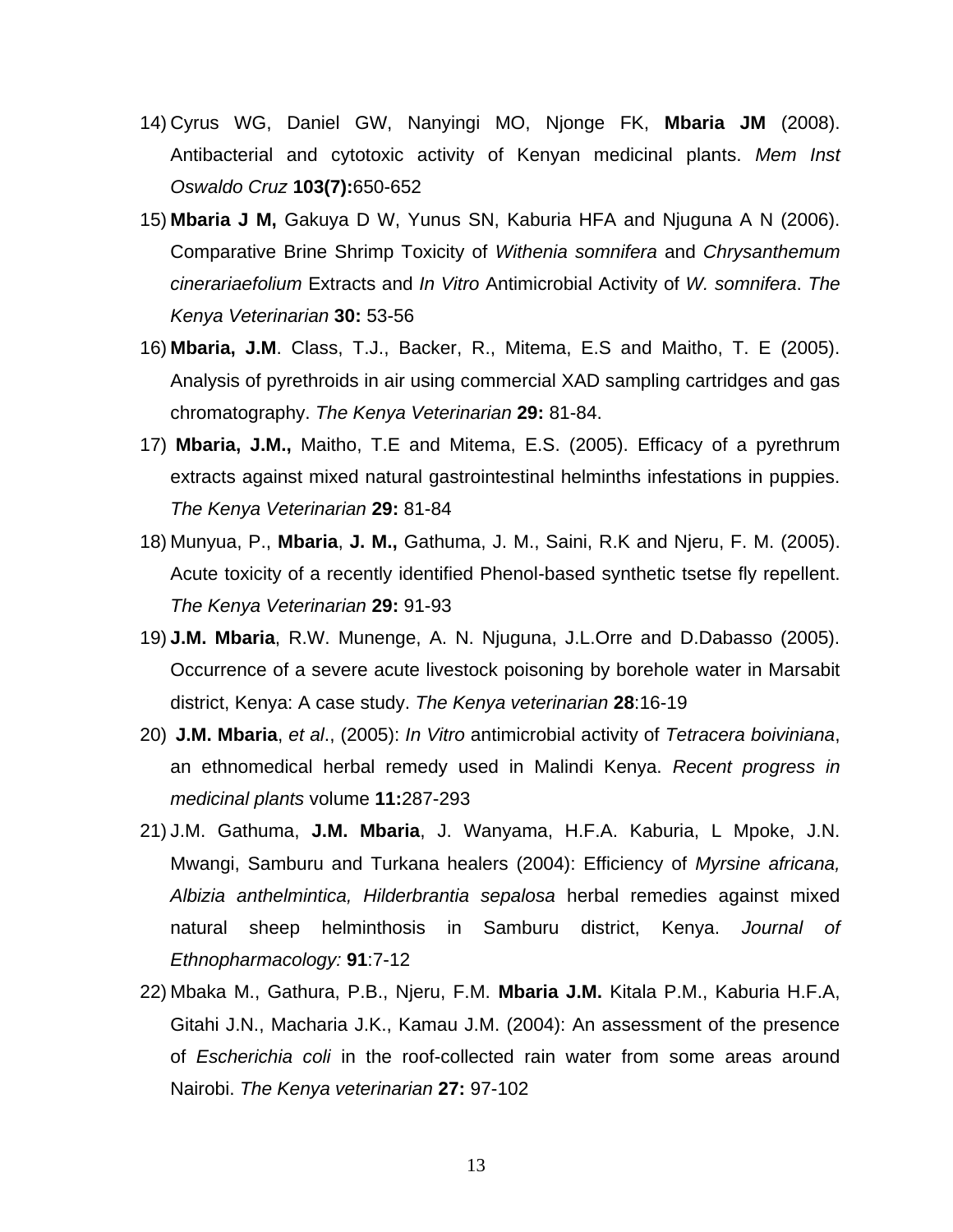- 23) Gakuya, D.W., **J.M. Mbaria,** P.M.F. Mbithi and R.W. Munenge, 2004. Evaluation of bioactivity of some traditional used medicinal plants using Brine Shrimp lethality test. *Kenya Veterinarian* 26: 8-11
- 24) D.W. Gakuya, **J.M. Mbaria**, P.M.F.Mbithi and R.W.Munenge (2004). Evaluation of the bioactivity of some traditional medicines plants using the Brine shrimp lethality test. *The Kenyan veterinarian*, 26:8-11
- 25) **J. M. Mbaria**, T. E. Maitho, E. S. Mitema and D. J. Muchiri (1998). Comparative efficacy of pyrethrum marc with Albendazole against sheep gastrointestinal nematodes. *Tropical Animal Health and Production*, **30:** 17-22.
- 26) **J. M. Mbaria**, J. J. McDermott, M. N. Kyule, E. J. Gichanga (1995). Prevalence of Helminths and Helminth Control Practices in Molo Division, Nakuru District, Kenya. *Bulletin of Animal Health and Production in Africa*,.**43(1):** 35-446
- 27) J. K. Gikunju, **J. M. Mbaria**, W. Mureithi, M. N. Kyule, J. J. McDermott and T. E. Maitho (1995). Water fluoride in Molo division of Nakuru district Kenya. *Fluoride,*  **28(1):** 17-20.
- 28) **J. M. Mbaria**, T. E. Maitho and D. J. Muchiri (1994). Acute toxicity of pyrethrins in red Masai sheep and New Zealand white rabbits. *Bulletin of Animal Health and Production in Africa,* **42(3):** 217-222.
- 29) **J. M. Mbaria**, T. E. Maitho and D. J. Muchiri (1993). Median lethal doses, clinical signs and post-mortem changes in acute pyrethrin toxicity study in sheep and rabbits. *Pyrethrum post*, **19(1):** 26-29

#### **PAPERS READ IN SCIENTIFIC CONFERENCES**

- 30) Nanyingi, M. O., **Mbaria, J. M**.,Wagate, C. G, Gakuya, D.W. Koros, Ogara,W.O. 2008. Pharmacoepidemiology and bioprospecting of herbal medicines in three districts in Kenya. The 5<sup>th</sup> International congress of the African Association of Physiological Sciences (AAPS), 27 $^{\text{th}}$  July to 1 $^{\text{st}}$  August 2008 at Chiromo Campus, University of Nairobi, Kenya.
- 31) Wagate,G.C.,Gakuya,D.W.,Nanyingi,M.O.,Njonge,F.K.,Nduhiu,G.,**Mbaria,J.M**. 2008. Antibacterial and cytotoxic activity of some Kenyan medicinal plants. Biennial Scientific conference. Faculty of Veterinary Medicine, University of Nairobi, 17<sup>th</sup>to19<sup>th</sup> September, 2008, Nairobi, Kenya.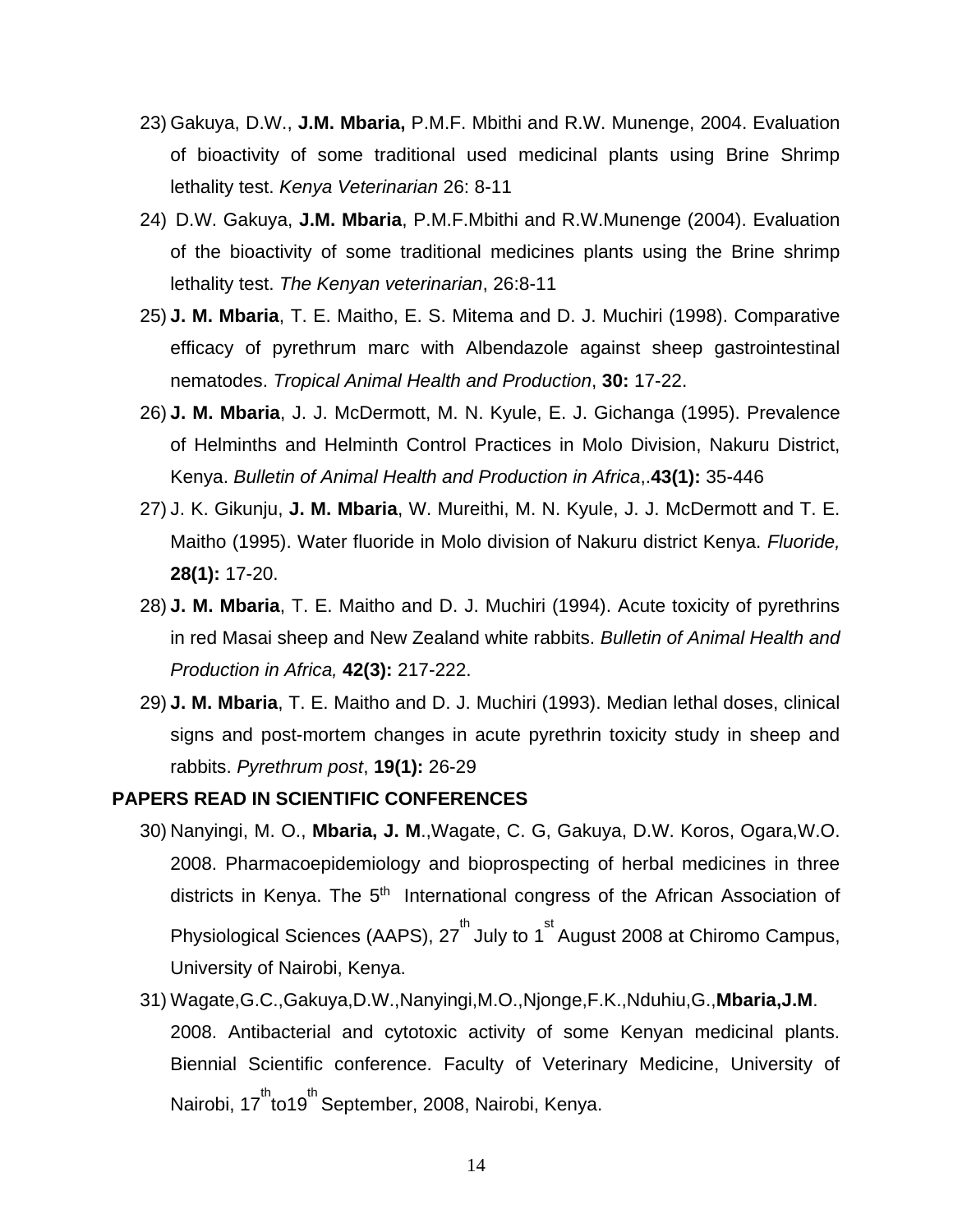- 32) J. M. Mbaria and L. W. Kanja local experience on conduct of acute toxicological studies: Present in seminar on procedure of Evaluation of pesticides: toxicology Ecotoxicology and Efficacy. Workshop organized by pest control products Board (PCPB) on 16<sup>th</sup> July 2008 at Agricultural information resource centre (AIRC), Nairobi, Kenya.
- 33) **J. M. Mbaria** and R. W. Munenge (2002). An investigation of an outbreak of acute poisoning by borehole water at Kargi, Marsabet, Kenya. 2<sup>nd</sup> Scientific Conference of Kenya Livestock Technologists Association, held from 10th -12th September, 2002 at the National Agricultural Research Laboratories Conference Hall, Waiyaki
- 34) **J. M. Mbaria**, T. E. Maitho and D. J. Muchiri (1991). Effects of pyrethrins on *Haemonchus contortus in vitro*. *Proceedings of the first inter-university pharmacology and Toxicology subject meeting held in Arusha, Tanzania from 24th-28th September, 1991*
- 35) J Wanyama, L Mpoke, **JM Mbaria**, HFA Kaburia and JM Gathuma (2001). Participatory validation of medicinal plants used to treat livestock diseases by pastoralists of Kenya: A case of Samburu and Turkana pastoralists. *Proceedings of the First National Workshop on medicinal, aromatic and other underutilized plant species in Kenya.* Held from 29th October to 3rdNovember 2001 at Kenya Wildlife Service Training Institute, Naivasha, Kenya.
- 36) JM Gathuma**, JM Mbaria**, JB Wanyama, HFA. Kaburia, L Mpoke, Samburu and Turkana healers (2001). Efficacy of *Myrisine africana, Albizia anthelmintica* and *Hilderbrantia sepalosa* herbal remedies against mixed natural sheep helminthosis in Samburu District, Kenya. *Proceedings of The First National Workshop on medicinal, aromatic and other underutilized plant species in Kenya*. Held from 29<sup>th</sup> October to 3<sup>rd</sup> November 2001 at Kenya Wildlife Service Training Institute, Naivasha, Kenya
- 37) **J. M. Mbaria** and P.A. Ambala (2006). Levels of Aflatoxins in maize samples collected from Makueni District, Kenya, during an outbreak of acute aflatoxicosis in humans. Faculty of veterinary medicine biennial scientific conference.